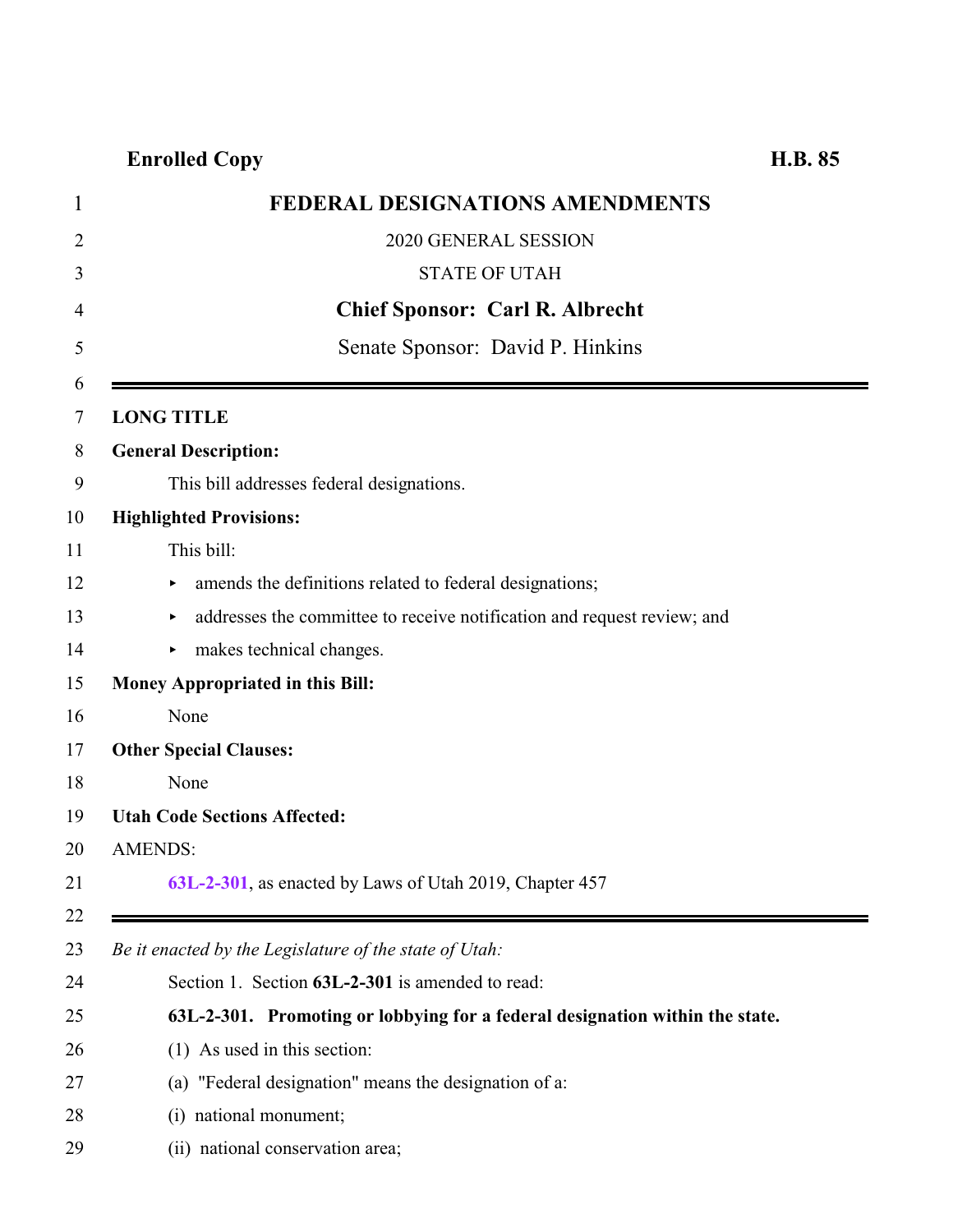## **H.B. 85 Enrolled Copy**

| 30 | (iii) wilderness area or wilderness study area;                                                |
|----|------------------------------------------------------------------------------------------------|
| 31 | (iv) area of critical environmental concern;                                                   |
| 32 | (v) research natural area; or                                                                  |
| 33 | (vi) national recreation area.                                                                 |
| 34 | (b) (i) "Governmental entity" means:                                                           |
| 35 | (A) a state-funded institution of higher education or public education;                        |
| 36 | (B) a political subdivision of the state;                                                      |
| 37 | (C) an office, agency, board, bureau, committee, department, advisory board, or                |
| 38 | commission that the government funds or establishes to carry out the public's business,        |
| 39 | regardless of whether the office, agency board, bureau, committee, department, advisory board, |
| 40 | or commission is composed entirely of public officials or employees;                           |
| 41 | (D) an interlocal entity as defined in Section $11-13-103$ or a joint or cooperative           |
| 42 | undertaking as defined in Section 11-13-103;                                                   |
| 43 | (E) a governmental nonprofit corporation as defined in Section $11-13a-102$ , or               |
| 44 | (F) an association as defined in Section $53G-7-1101$ .                                        |
| 45 | (ii) "Governmental entity" does not mean:                                                      |
| 46 | (A) the School and Institutional Trust Lands Administration created in Section                 |
| 47 | 53C-1-201; $[or]$                                                                              |
| 48 | (B) the School and Institutional Trust Lands Board of Trustees created in Section              |
| 49 | $53C-1-202$ [.];                                                                               |
| 50 | the Office of the Governor;                                                                    |
| 51 | (D) the Governor's Office of Management and Budget created in Section 63J-4-201;               |
| 52 | the Public Lands Policy Coordinating Office created in Section 63J-4-602;<br>(E)               |
| 53 | the Office of Energy Development created in Section $63M-4-401$ ; or<br>(F)                    |
| 54 | (G) the Governor's Office of Economic Development created in Section 63N-1-201,                |
| 55 | including the Office of Tourism and the Utah Office of Outdoor Recreation created in Section   |
| 56 | 63N-9-104.                                                                                     |
| 57 | (2) (a) A governmental entity, or a person a governmental entity employs and                   |

- 2 -